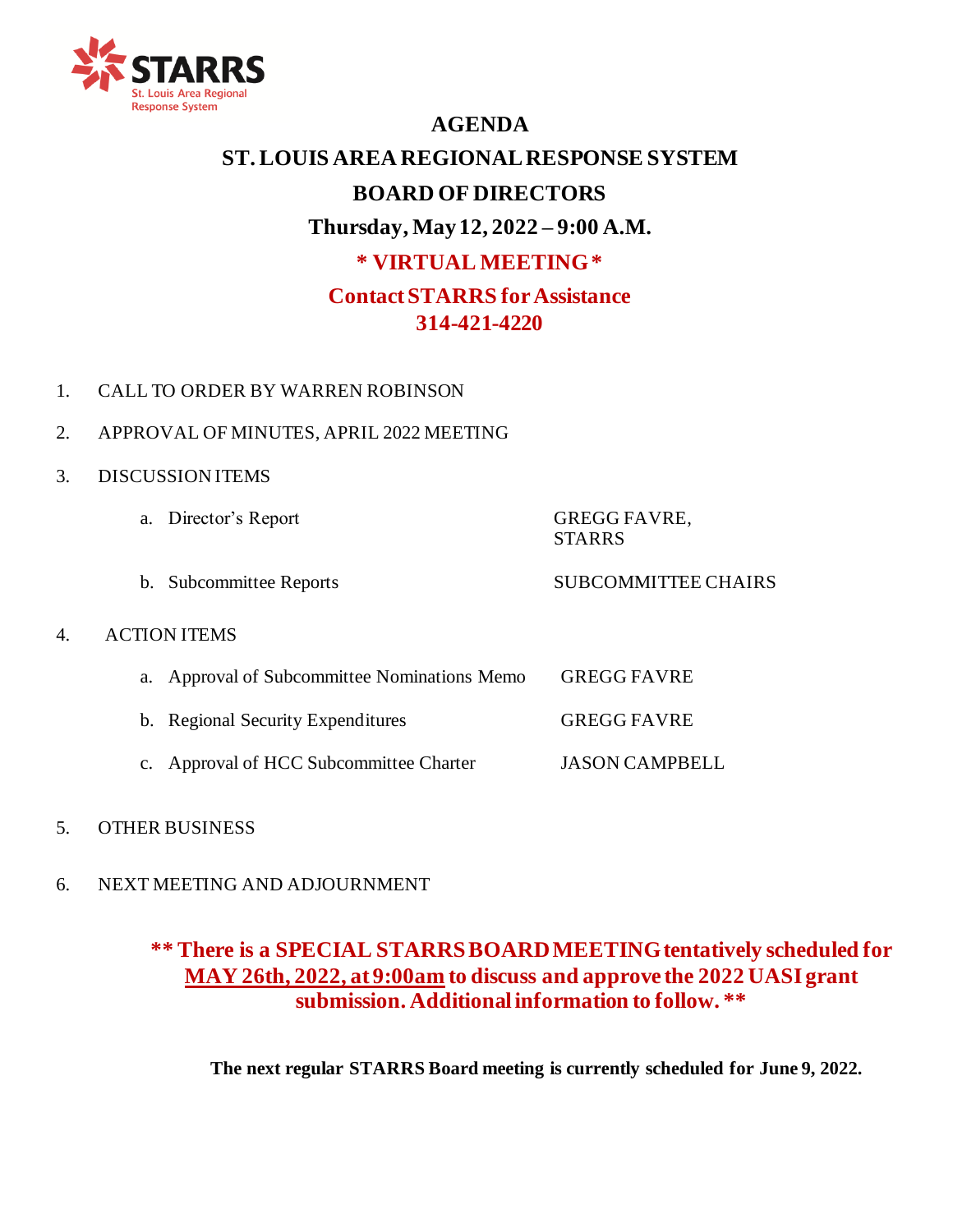#### **STARRS BOARD OF DIRECTORS MEETING MINUTES April 14, 2022**

The meeting of the STARRS Board of Directors was called to order at 9:00 a.m. via telephone conference call, with attendance as follows (absent are unchecked):

#### **ATTENDANCE:**



☒ Warren Robinson

Also in attendance were Cpt. David Cathey (SCC PD), and STARRS / East-West Gateway Council of Governments staff Staci Alvarez, Leah Watkins, Samantha Peterson, Kristen Capps-Jones, Brad Zoref & Brian Marler.

#### **CALL TO ORDER**

Warren Robinson called the meeting to order at 0900. Staci Alvarez took attendance and could not initially confirm a quorum. A motion was made and carried to move forward with discussion items prior to a quorum having been met. A quorum was later confirmed at 9:19AM with the addition of several more voting members.

#### **APPROVAL OF MINUTES**

Warren requested approval of the February 2022 minutes. A motion was made by Joann Leykam and was seconded. The motion was carried unanimously and was approved at 9:20AM.

#### **DISCUSSION ITEMS**

#### DIRECTORS REPORT

Gregg Favre shared an update on the FY2022 Regional Risk Profile. The region has remained at about 23rd in the county for several years, but for FY2022 the region has moved up two slots on the list to 21st. This increase in status on the listing helps to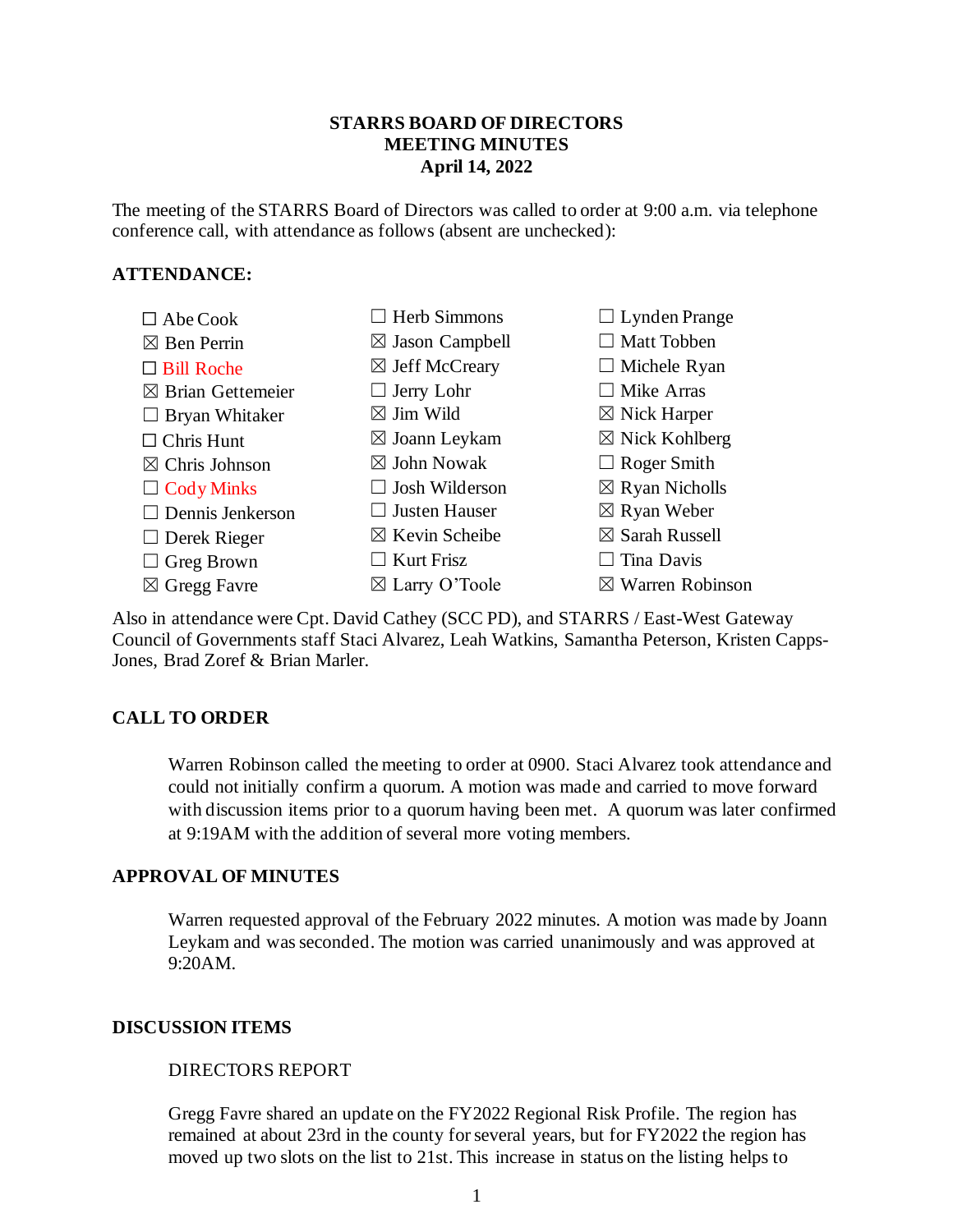ensure our region will remain a priority for federal anti-terrorism funding in the future. Our region's collective goal should be to move up to the top-20 of the ranking list. He also shared an update on the FY2022 UASI grant process, sharing that the project applications are due in 11 days and that changes have occurred this year to the National Priorities requirements including the addition of a new enhancing Community Preparedness requirement. This new National Priority is not intended for first responders but is intended instead to go into the community to non-responders. Gregg also shared that validation of projects will again have a heightened focus this year, to help ensure a strong application. STARRS is also looking for feedback on their new newsletter prior to releasing the next one. Gregg also congratulated Bill Roche for recently being awarded the "Fusion Center Director of the Year" at a conference in Washington, DC.

#### EWG ADMINISTRATION REPORT

Staci Alvarez shared an update on EWG Administration's annual inventory reporting. This year, past performance with agency compliance on reporting will be a factor in scoring UASI FY2022 grant applications. Currently only 49% of subrecipients are compliant with the required inventory processes. Please contact Leah Watkins and work with staff on getting your agencies up to date with inventory reporting. The updated inventory reports are a requirement by October  $15<sup>th</sup>$  each year.

#### SUB-COMMITTEE REPORTS

Warren shared that the Emergency Management Committee will meet Monday to discuss grant applications. John Nowak shared that the EMS committee will meet next Wednesday to look at their UASI project applications. Ryan Nicholls shared the Healthcare Coalition now has 2 working groups and are wrapping up looking at building out a MAC concept. Jason Campbell shared a detailed update on recent activities in the Healthcare Subcommittee, and that they are looking at opportunities related to applications for FY2022 UASI funds. Jason also shared that Cody Minks has resigned from the HPC as he is leaving the St. Louis region. The group is looking for a replacement vice-chair. Dave Cathey shared that the LE (Law Enforcement) committee met Monday and they are also looking at FY2022 projects, they should have their project applications by next Wednesday. Nick Kohlberg shared that the next Public Health meeting is the 18th and that they also will be looking at project applications. Ben Perrin shared that the SLARCC met recently and are looking at how the COAD can assist with planning in the region. Brian Gettemeier shared that all five US&R teams recently stood up for tornado preparedness and that they will meet Monday for project applications.

#### **ACTION ITEMS**

#### NOMINATING COMMITTEE REPORT

Gregg shared a summary of recent Nominating Committee activity, noting that they received 1 committee application and 6 committee resignations. Joan Leykam motioned to approve the nominating committee's recommendation, which was seconded by Nick Harper. The motion carried unopposed. Nominations were approved.

#### **OTHER BUSINESS**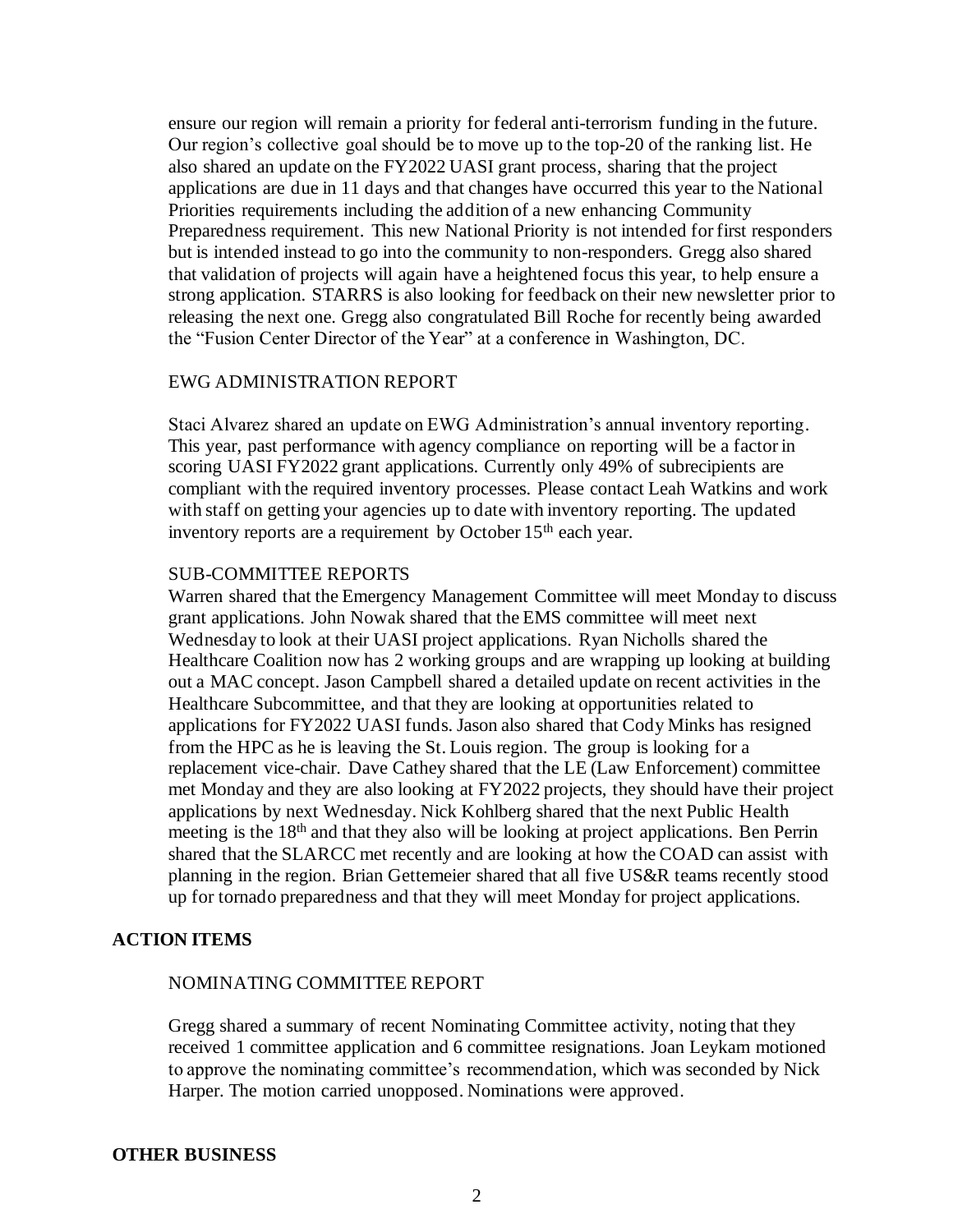Gregg reminded the group to watch for updates and emails on the UASI FY2022 grant process and its impact on the Finance committee and Board of Directors in coming weeks. A special meeting of the STARRS Board may be required. A brief discussion occurred related to returning the STARRS Board of Directors to in-person meetings, and Gregg confirmed that there is an intention to do so. Gregg also shared that STARRS would provide 30-days advance notice on returning to in-person meetings. STARRS will also investigate updating from the current phone conference line to a newer virtual platform such as MS Teams or ZOOM.

#### **NEXT MEETING & ADJOURNMENT**

The next meeting of the STARRS Board is scheduled for May 12, 2022. Warren requested a motion to adjourn, which was provided and seconded. The motion carried and the meeting was adjourned at 9:36AM.

> \_\_\_\_\_\_\_\_\_\_\_\_\_\_\_\_\_\_\_\_\_\_\_\_\_ Warren Robinson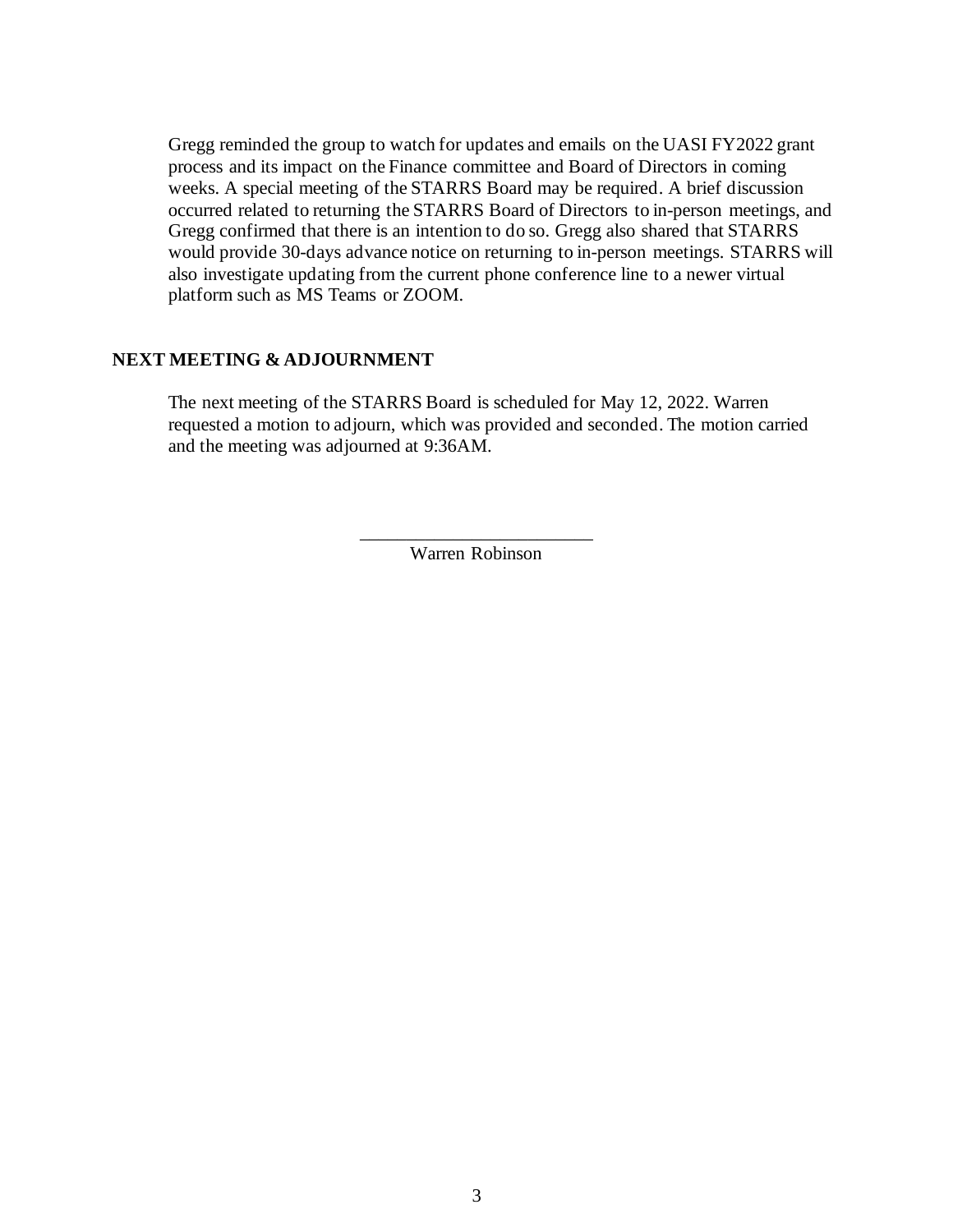

Memo to: Board of Directors From: Gregg Favre, Executive Director Subject: Nomination of Committee Appointments Date: May 12, 2022

The Nominating Committee has approved the following subcommittee nominations and removals and offers the following for board consideration and approval.

#### **Subcommittees**

The Nominating Committee recommends the following additions to subcommittees:

- **Law Enforcement** Bradley Kelling, St. Louis County PD
- **Law Enforcement** Shawn McGuire, St. Louis County PD
- **Law Enforcement** Ryan Streck, St. Charles County PD
- **SLARCC** Sam Stephens, City Emergency Management Agency (CEMA)

The Nominating Committee also recommends the following removals from subcommittees:

- **SLARCC** Ryan Nichols, Washington University School of Medicine
- **SLARCC** Shawn Steadman, Saint Louis University

**Staff Recommendation:** Staff recommends the Board of Directors approve the Nominating Committee recommendations.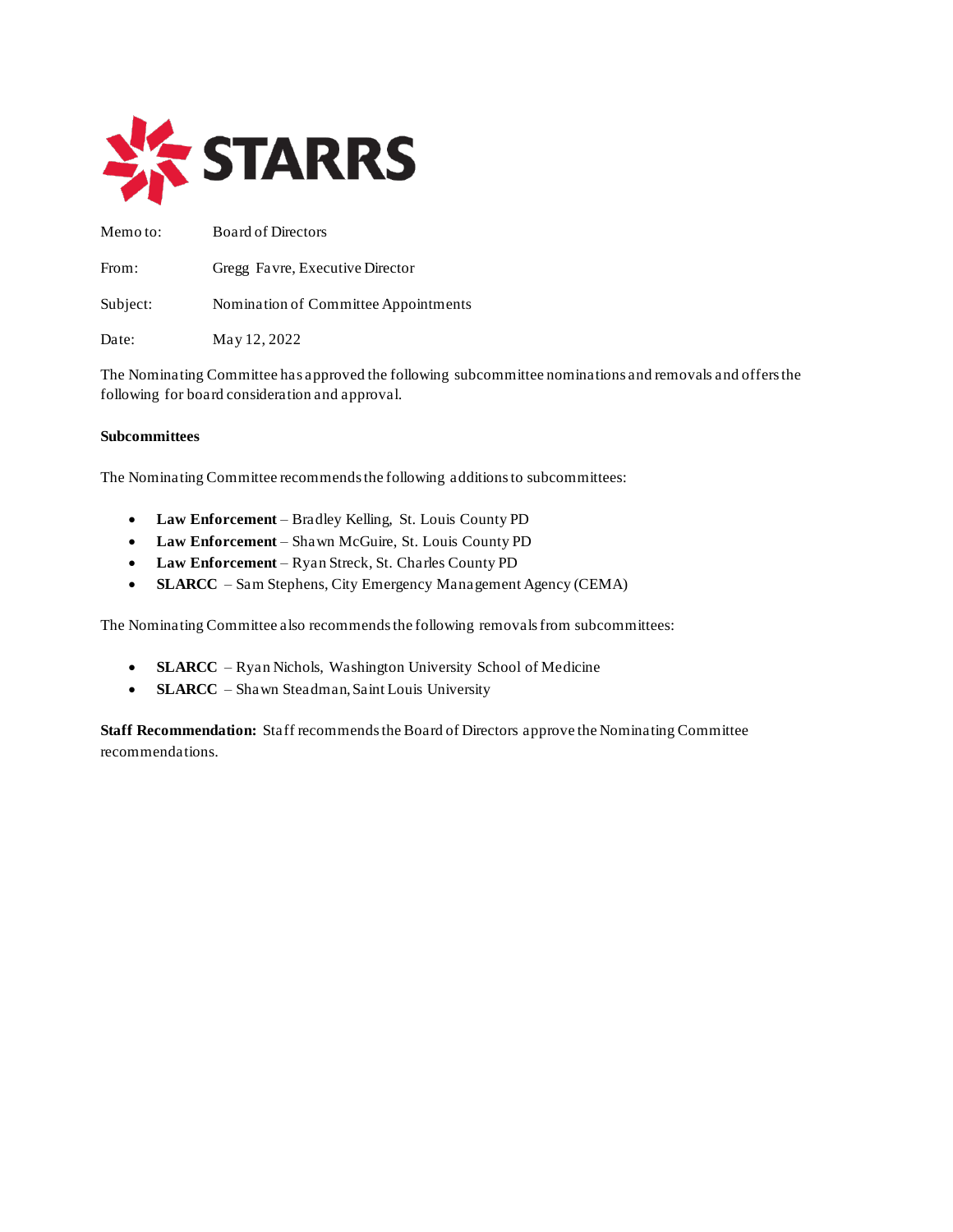| Memoto:  | <b>Board of Directors</b>             |
|----------|---------------------------------------|
| From:    | Staff                                 |
| Subject: | <b>Regional Security Expenditures</b> |
| Date:    | May 9, 2022                           |

Staff is requesting authorization to expend funds in support of regional security that will improve the region's disaster preparedness and response capabilities. Funding will come from the U.S. Department of Homeland Security's Urban Area Security Initiative (UASI) grant program. Attachment A summarizes the purchases, totaling \$395,600.00.

#### **ST. LOUIS FUSION CENTER:**

**CLEAR PRO Renewal -** Staff is seeking the renewal of the Fusion Center's subscription to the CLEAR PRO online investigation software. The CLEAR PRO system quickly gathers realtime and historical data for investigators from many sources, helping create a comprehensive view useful in investigations. The renewalfor eight (8) usersincludes Law Enforcement Investigator Plus licenses and Criminal Justice License Plate Reader (LPR) technology, incorporating LPR data and imagery from across the nation into CLEAR reports. Total cost for the 12-month renewal with West Publishing /Thomson Reuters will not exceed \$60,940 from the UASI 2021 grant.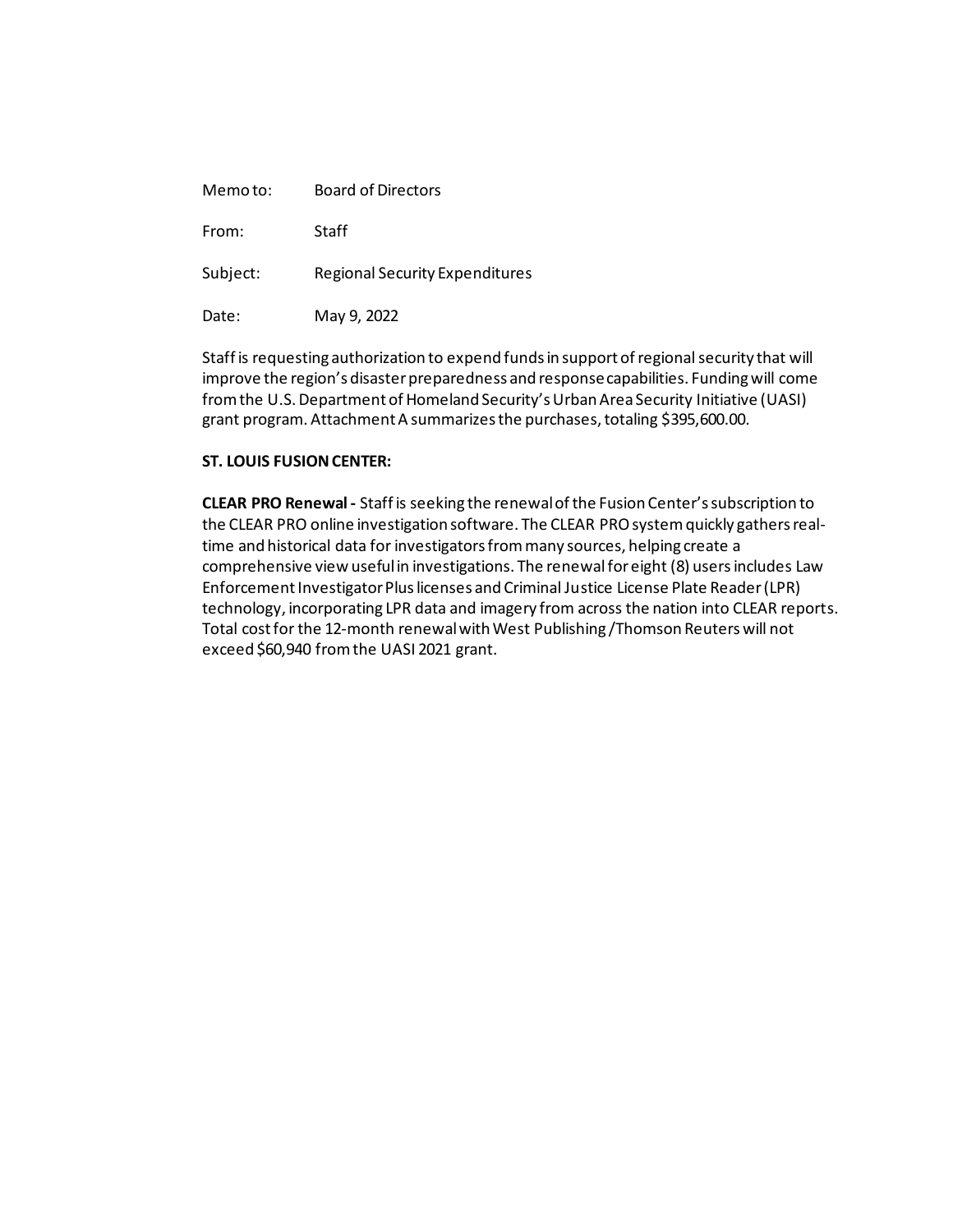#### **REGIONAL RESPONSE TEAMS:**

**Ballistic Helmets** – Staff is seeking approval to purchase quantity 178 ballistic helmets for the regional tactical teams, including the St. Clair County Sheriff's Department (quantity 20), Jefferson County Sheriff's Department (quantity 25), Franklin County Sheriff's Department (quantity 20), St. Charles County Police Department (quantity 50), St. Louis County Police Department (quantity 35) and St. Louis Metropolitan Police Department (quantity 28). The helmets are of a lightweight design and provide protection against debris fragments, ballistic threats, shrapnel and blunt trauma. The total cost of 178 helmets will not exceed \$154,080, with funding being provided by the UASI 2019 grant.

**Tactical Headsets -** Staff is seeking approval to purchase quantity 138 tactical headsets for the regional tactical teams, including the Jefferson County Sheriff's Department (quantity 25), St. Charles County Police Department (quantity 50), St. Louis County Police Department (quantity 35) and St. Louis Metropolitan Police Department (quantity 28). The headsets allow response team members to communicate with clear, ambient listening capabilities while helping to provide protection from hazardous steady-state and impulse noises. The total cost of 138 headsets will not exceed \$137,310. Funding will come from the UASI 2018 and 2019 grants.

**Confined Space Rescue Harnesses –** Staff is seeking approval to purchase quantity 70 confined space rescue harnesses for the five (5) regional swiftwater search and rescue teams, with each team receiving 14 harnesses. The harnesses are designed to reduce the risk of injury to regional responders working in dangerous vertical and confined space environments. The total cost of 70 harnesses will not exceed \$43,270, with funding being provided by the UASI 2019 grant.

#### **STAFF RECOMMENDATION:**

Staff recommends that the Board approve the expenditure of funds as follows:

- For the 12-month renewalof CLEAR PRO online investigation software for eight (8) users from West Publishing / Thomson Reuters of Eagan, MN in an amount not to exceed \$60,940;
- For the purchase of 178 ballistic helmets from Con10gency Consulting, LLC of Beaverton, OR in an amount not to exceed \$154,080;
- For the purchase of 138 tactical headsets from Waveband Communications, Inc. of Eldersburg, MD in an amount not to exceed \$137,310;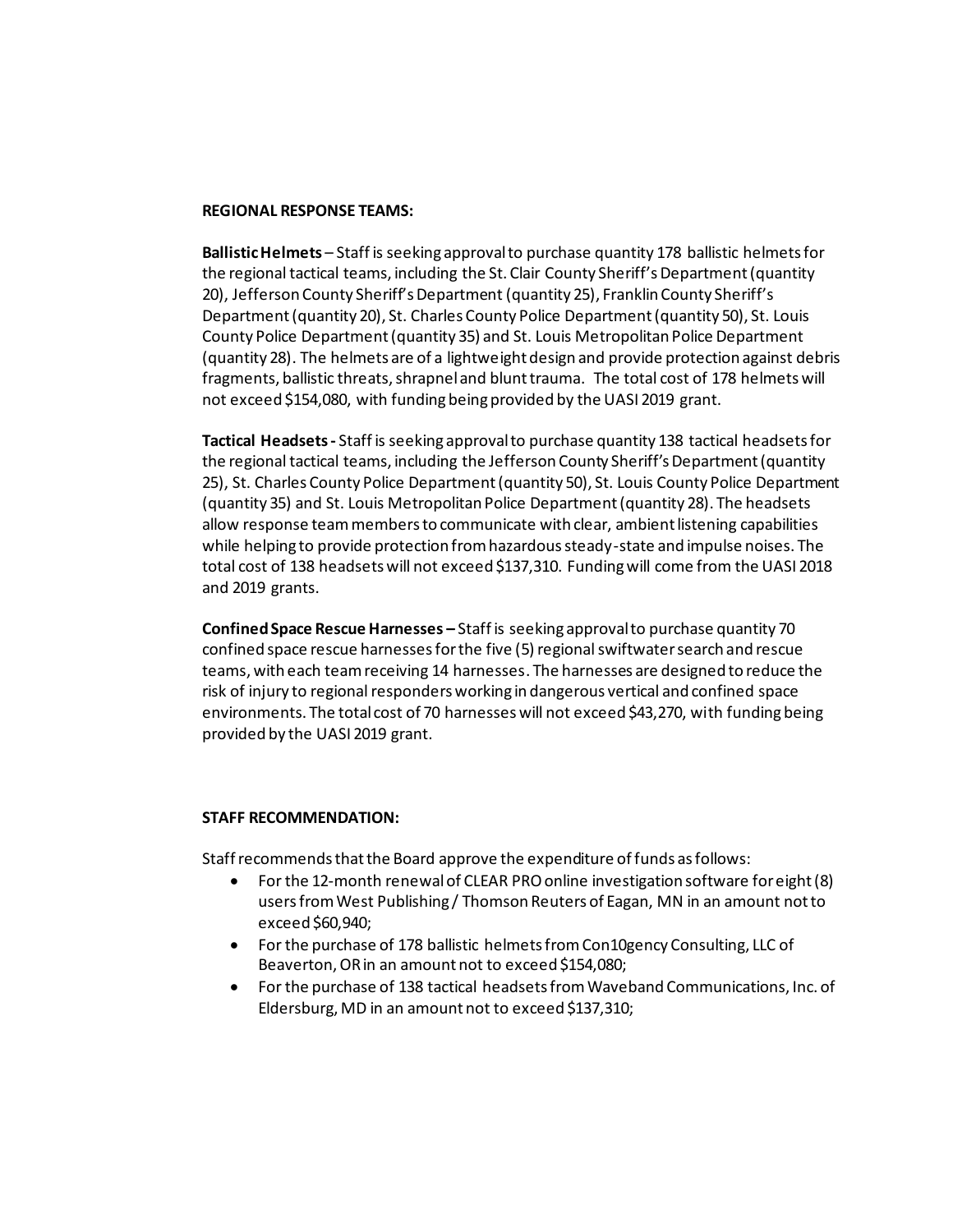• For the purchase of 70 confined space rescue harnesses from Dan Enterprises Team, LLC of Hialeah, FL in an amount not to exceed \$43,270;

for a total amount not to exceed \$395,600 from the UASI grant program.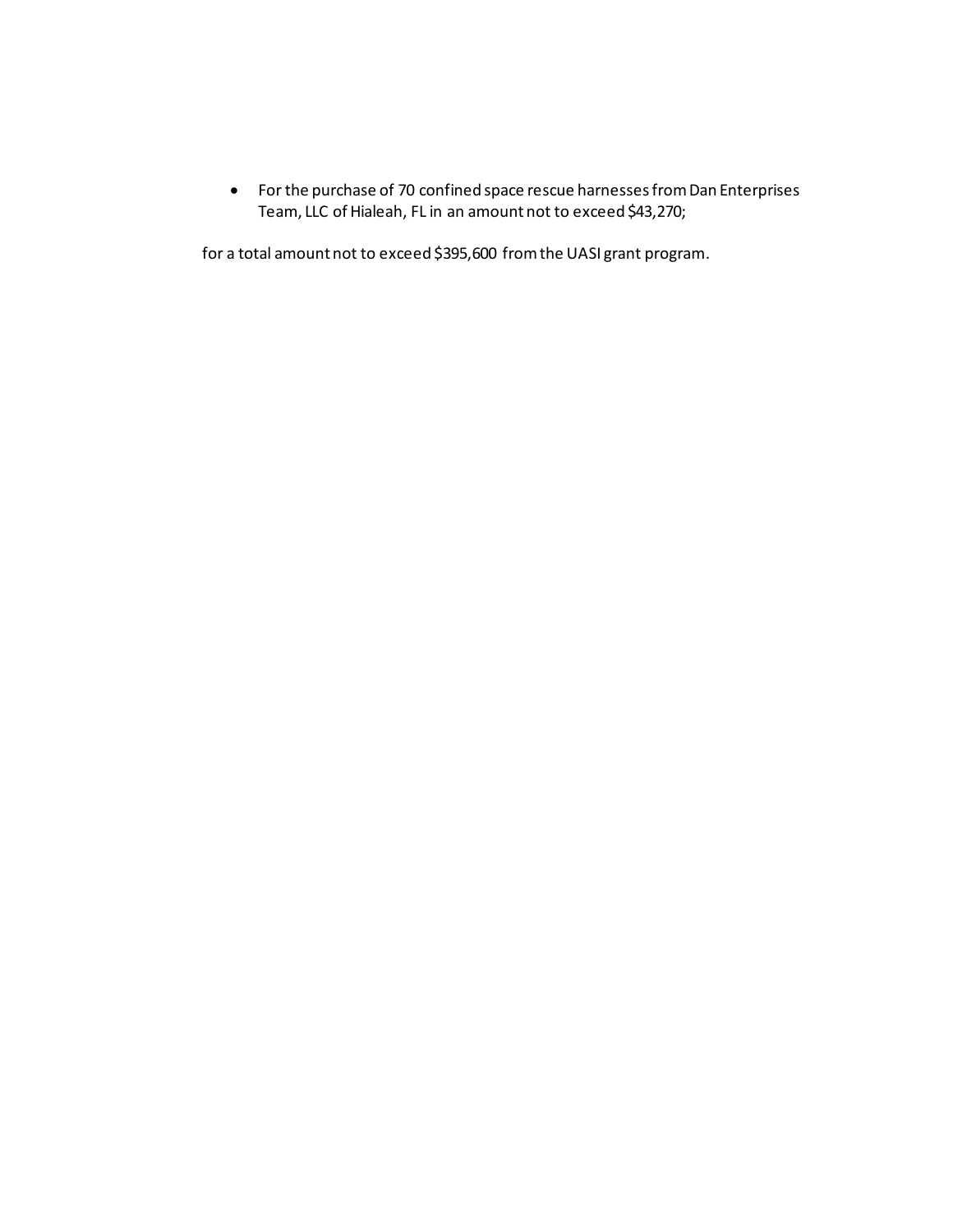#### **ATTACHMENT A**

#### **Expenditures for Equipment and Services May 9, 2022**

| Vendor                                                    | <b>Description</b>                        | Jurisdiction/Agency                                                                                                                                       | <b>Quantity</b> | <b>Cost</b> |
|-----------------------------------------------------------|-------------------------------------------|-----------------------------------------------------------------------------------------------------------------------------------------------------------|-----------------|-------------|
| <b>Emergency Response Equipment &amp; Software (UASI)</b> |                                           |                                                                                                                                                           |                 |             |
| West Publishing / Thomson Reuters (Eagan,<br>MN)          | <b>CLEAR PRO Software License Renewal</b> | St. Louis County                                                                                                                                          | 8               | \$60,940    |
| Con10gency Consulting, LLC (Beaverton, OR)                | <b>Ballistic Helmets</b>                  | St. Clair County (20),<br>Jefferson County (25),<br>Franklin County (20), St.<br>Charles County (50), St.<br>Louis County (35), City of<br>St. Louis (28) | 178             | \$154,080   |
| Waveband Communications, Inc. (Eldersburg,<br>MD)         | <b>Tactical Headsets</b>                  | Jefferson County (25), St.<br>Charles County (50), St.<br>Louis County (35), City of<br>St. Louis (28)                                                    | 138             | \$137,310   |
| Dan Enterprises Team, LLC (Hialeah, FL)                   | <b>Confined Space Rescue Harnesses</b>    | St. Clair County, City of St.<br>Louis, St. Charles County,<br>St. Louis County,<br>Franklin/Jefferson County                                             | 70              | \$43,270    |
| <b>TOTAL EXPENDITURES</b>                                 |                                           |                                                                                                                                                           | 395,600         |             |

**Total UASI Expenditures: \$395,600**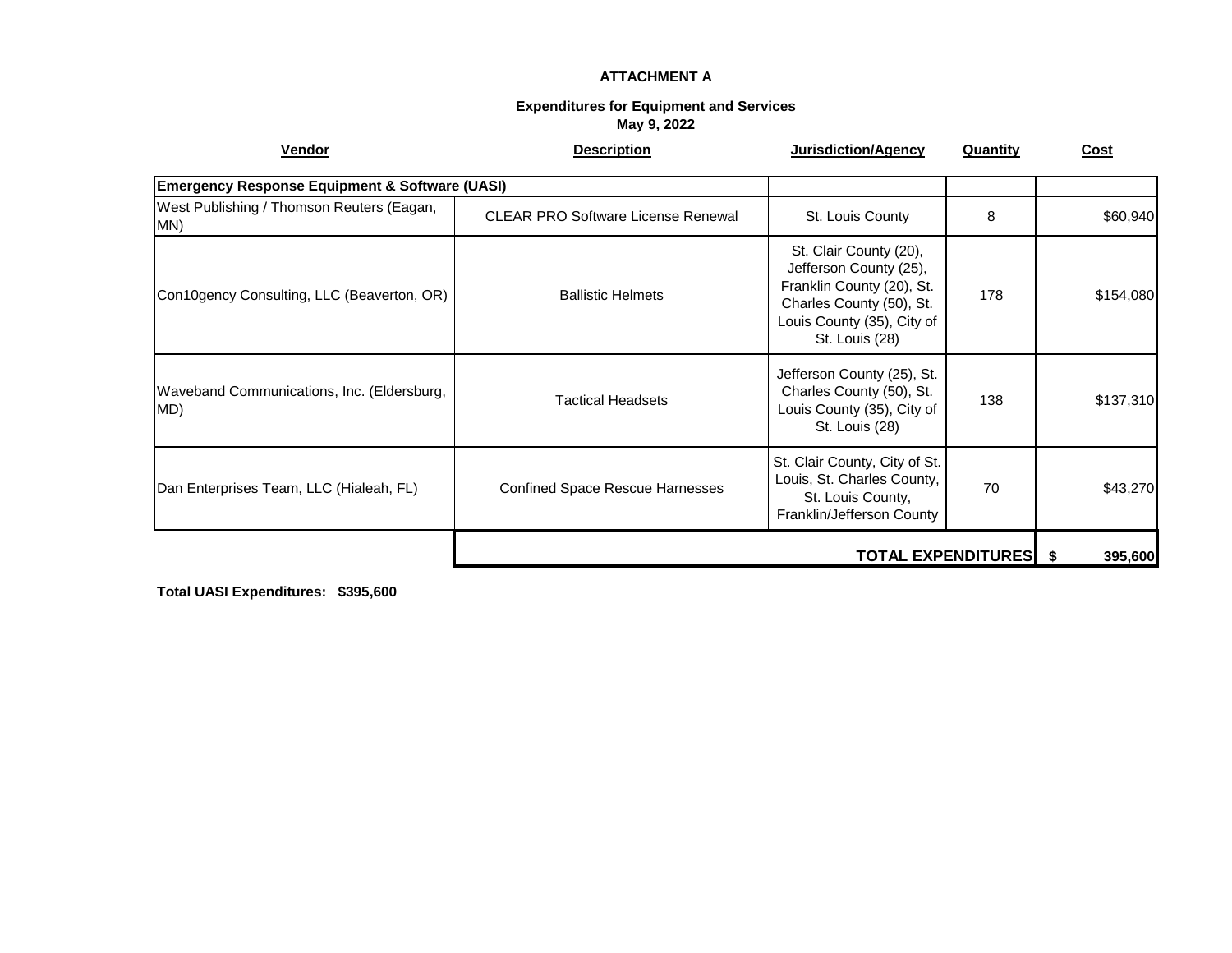# **St. Louis Regional Healthcare Coalition Healthcare Subcommittee Charter**

### **I. St. Louis Healthcare Subcommittee Overview**

### A. Charter Purpose

Define St. Louis Healthcare Subcommittee:

- Mission, scope, role, and authority
- Membership, partnership, responsibilities, and benefits
- Leadership and structure
- Meetings and business
- Voting and quorum
- Provisions

### B. Mission

Cultivate a network of healthcare sector partners to:

- Strengthen organizational, industry, and community healthcare preparedness
- Advance healthcare emergency management concepts and capabilities
- Support cross-functional healthcare communication and collaboration
- Provide regulatory/accreditation compliance solutions

### C. Scope

All hospitals, healthcare organizations, and other qualified Centers for Medicaid and Medicare Services (CMS) facilities/provider types within the St. Louis Area Regional Response System (STARRS) geographic area, as identified below.

| <b>Missouri Jurisdictions</b> | <b>Illinois Jurisdictions</b> |
|-------------------------------|-------------------------------|
| City of St. Louis             | <b>Madison County</b>         |
| <b>Franklin County</b>        | Monroe County                 |
| Jefferson County              | St. Clair County              |
| Lincoln County                |                               |
| Perry County                  |                               |
| <b>Pike County</b>            |                               |
| St. Charles County            |                               |
| St. Francois County           |                               |
| St. Genevieve County          |                               |
| St. Louis County              |                               |
| <b>Warren County</b>          |                               |
| <b>Washington County</b>      |                               |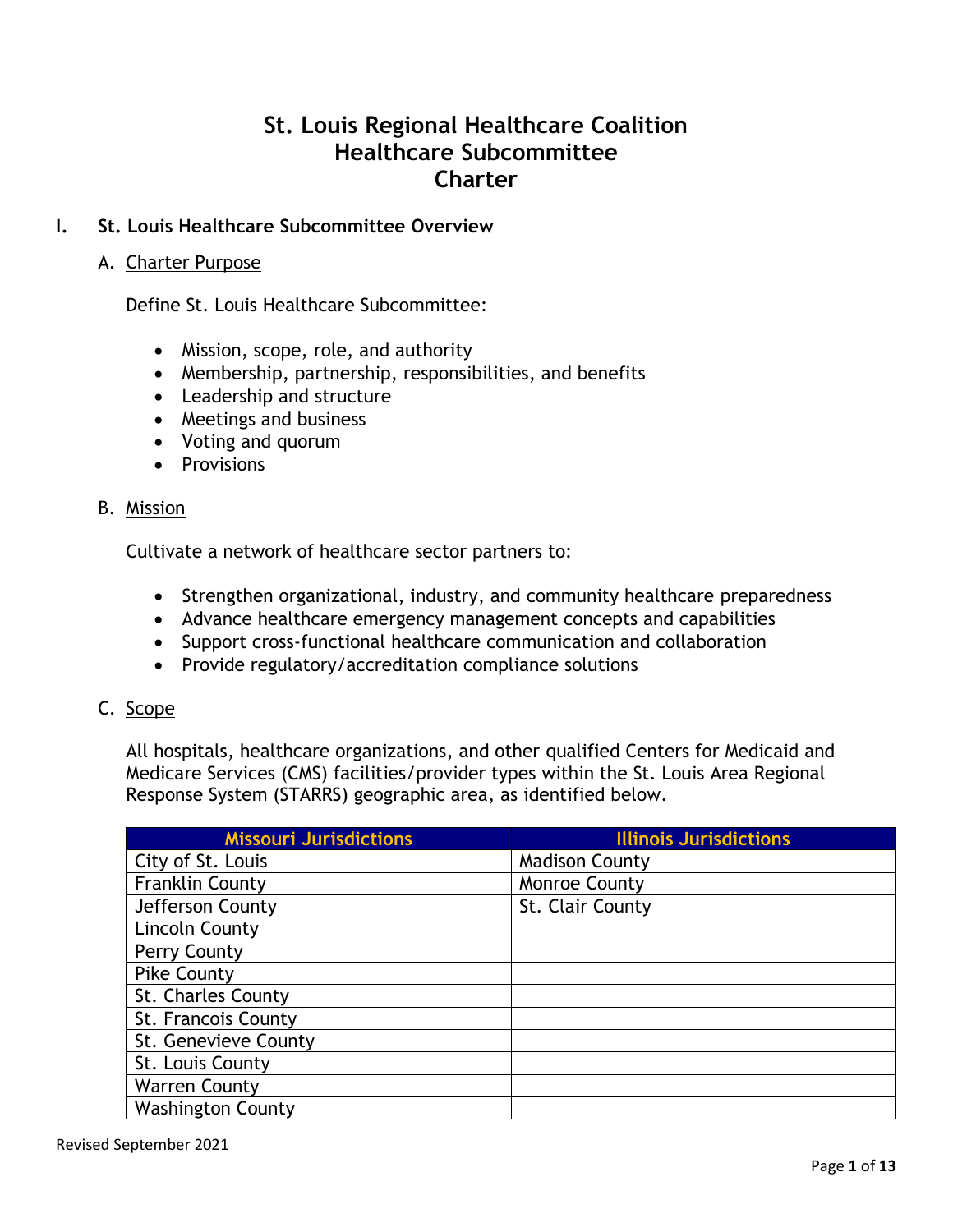- D. Regional Role
	- 1. Healthcare Subcommittee represents one (1) of four (4) discipline-specific pillars of St. Louis Regional Healthcare Coalition (RHCC).
	- 2. Healthcare Subcommittee reports the following to St. Louis RHCC Executive Committee and STARRS Board of Directors:
		- Mission progress, barriers to success, and project outcomes
		- Grant funding program and project allocation suggestions
		- Healthcare-sector specific guidance and recommendations

### E. Authorities

- St. Louis Healthcare Subcommittee authorized by and accountable to:
	- U.S. Department of Health and Human Services (HHS)
	- Assistant Secretary for Preparedness and Response (ASPR)
	- Missouri Department of Health and Human Services (DHSS)
	- St. Louis Area Regional Response System (STARRS)
	- St. Louis, Missouri community

#### **II. St. Louis Healthcare Subcommittee Participation** Refer to Attachment A

### A. Participating Organizations

- 1. Healthcare Organization is any organization engaged in the provision of direct healthcare services and treatment to St. Louis community
	- Not required to be licensed by CMS for membership eligibility
	- Not required to be affiliated with system for membership eligibility
- 2. Partner Organizations are any private sector or government agencies supporting healthcare organizations in St. Louis area, representing disciplines including, but not limited to:
	- Emergency Management
	- Emergency Medical Services (EMS)
	- Fusion Center
	- Higher Education
	- Public Health
- 3. Healthcare System is any consortium of healthcare organizations connected via joint management arrangement, contractual agreement, or corporate ownership structure.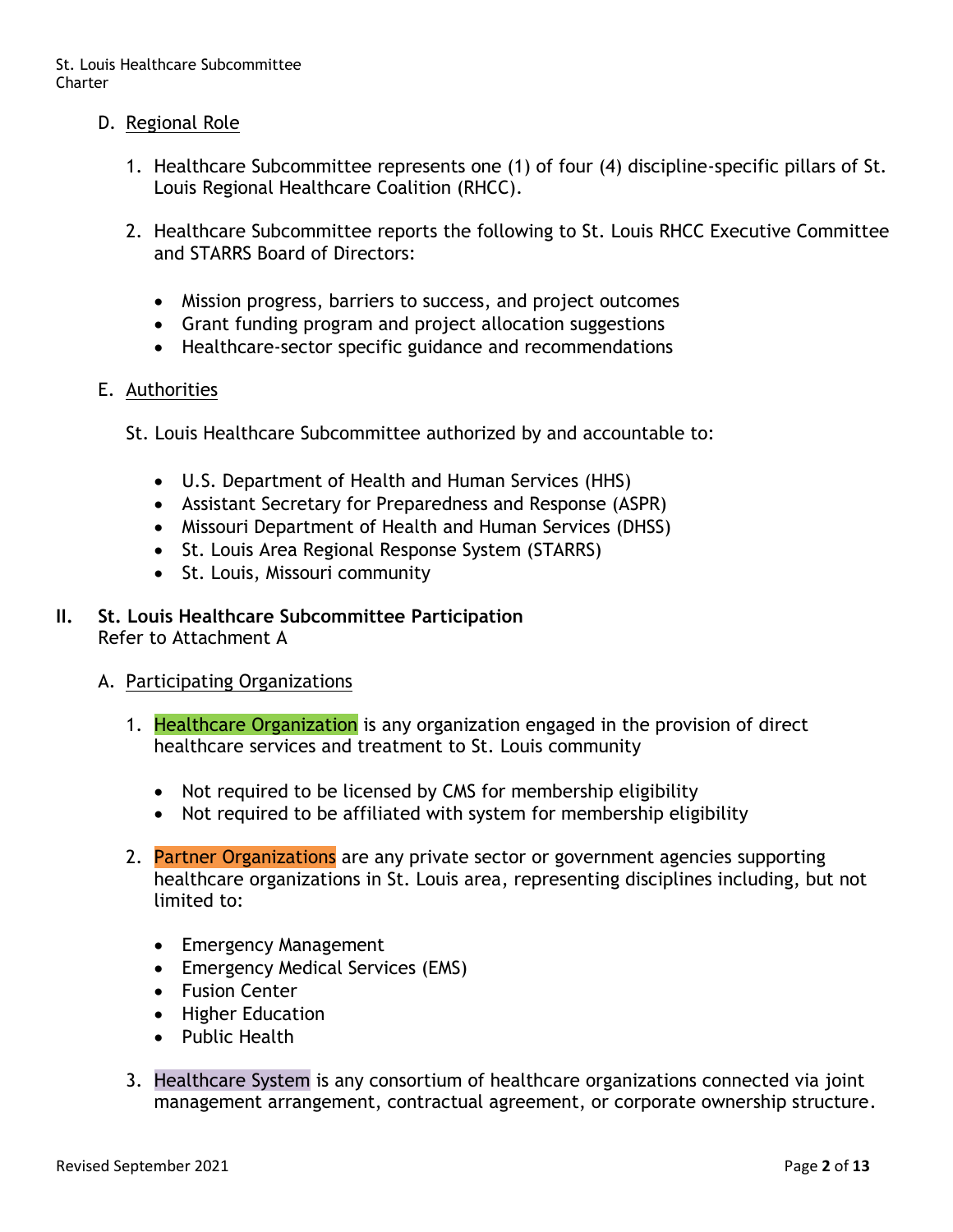- B. Member
	- 1. Healthcare Subcommittee Member is a representative from a Healthcare Organization with at least fifty percent (50%) Regular Meeting attendance within a calendar year.
	- 2. St. Louis community members seeking membership on Healthcare Subcommittee must submit electronic application to STARRS for review. Application and details available via [STARRS Committee Website.](https://www.stl-starrs.org/CommSignUp/commsignup.htm)

### C. Partner

- 1. Healthcare Subcommittee Partner is representative from a Healthcare System or Partner Organization.
- 2. Healthcare Subcommittee Partners also include Healthcare Organization representatives not meeting minimum Member attendance requirements.
- D. Participation Benefits

Professionals participating on St. Louis Healthcare Subcommittee:

- 1. Collaborate with industry partners to strengthen organizational and regional healthcare emergency management.
- 2. Receive opportunities to advance healthcare emergency management capabilities via cross-functional planning, equipping, training, and testing.
- 3. Promote awareness and advocate for healthcare emergency management policy, funding, regulatory compliance, and performance solutions to elected officials and industry executives.
- 4. Gain advantages in organizational and agency regulatory/accreditation compliance via engagement with community-based healthcare emergency management entities.
- 5. Maximize emergency response/recovery outcomes and effectiveness via developed partnerships within regional network.
- E. Participation Responsibilities

Professionals participating on St. Louis Healthcare Subcommittee:

1. Engage during Healthcare Subcommittee regular meeting and business discussions.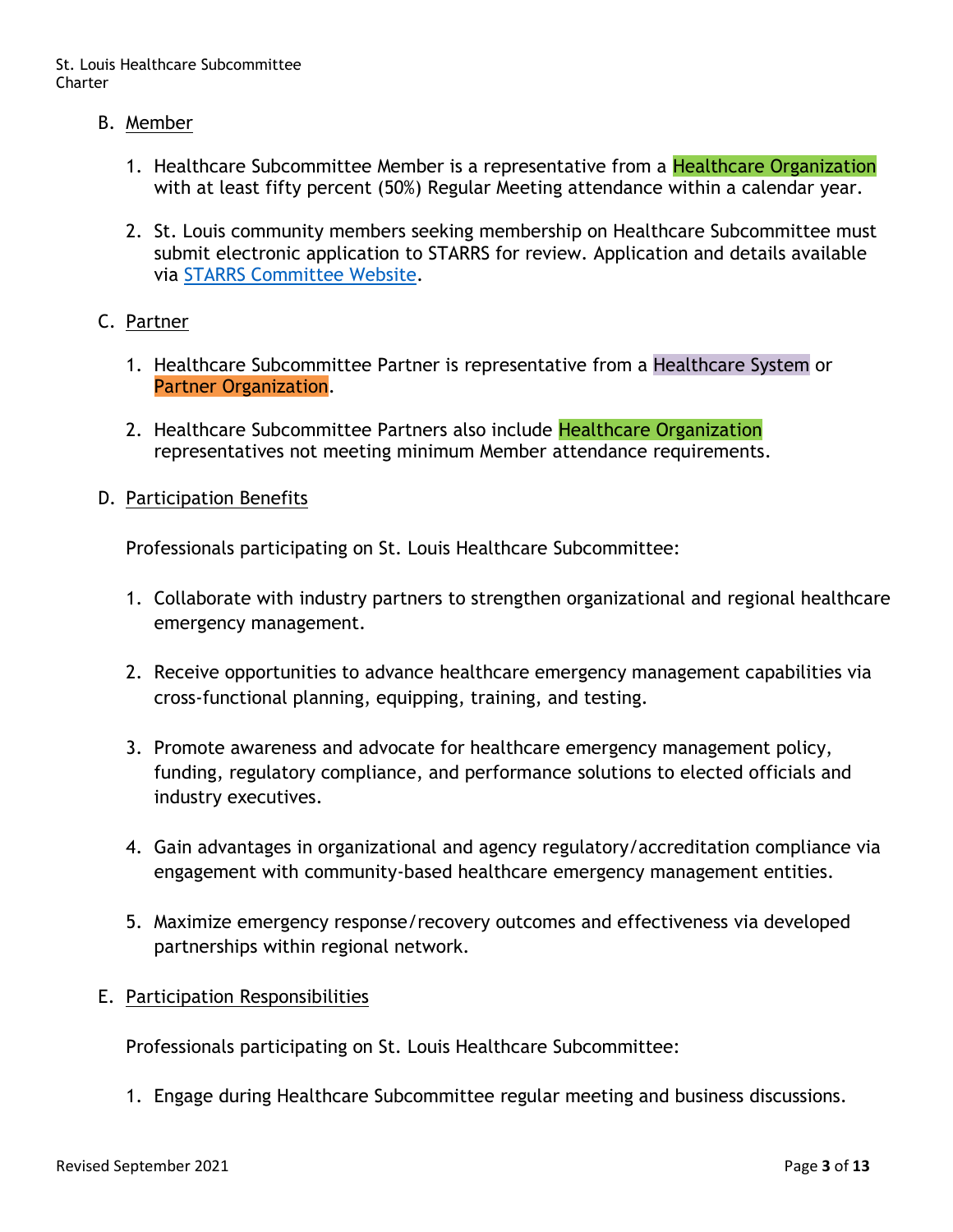- 2. Participate in Healthcare Subcommittee preparedness programming, including training, planning workshops, learning seminars, and drills/exercises.
- 3. Have responsibility for organizational emergency management activity and share relevant program, operational, or other details with community partners for advancing St. Louis healthcare sector resilience.
- 4. Support regional incident response/recovery operations via information sharing, operational coordination, resource management, and other functions, as requested.

### **III. St. Louis Healthcare Subcommittee Structure** Refer to Attachment B

- A. Chair
	- 1. Chair provides overall Healthcare Subcommittee leadership and performs the following:
		- Subcommittee administration and goal management
		- Subcommittee material production and distribution
		- Regular Meeting organization and facilitation
		- Workgroup establishment and oversight
	- 2. Chair represents Healthcare Subcommittee interests and positions on local, coalition, and state committees/workgroups.
	- 3. Chair presides over Regular and Special meetings.

### B. Vice Chair

- 1. Vice Chair supports Chair in performance of all leadership duties.
- 2. Vice Chair serves as Chair during absence and/or delegation situations.
- 3. Vice Chair presides over Leadership meetings.

### C. Leadership Council

- 1. Leadership Council oversees Healthcare Subcommittee mission progress and RHCC coordination activities.
- 2. Leadership Council performs annual membership audit in January.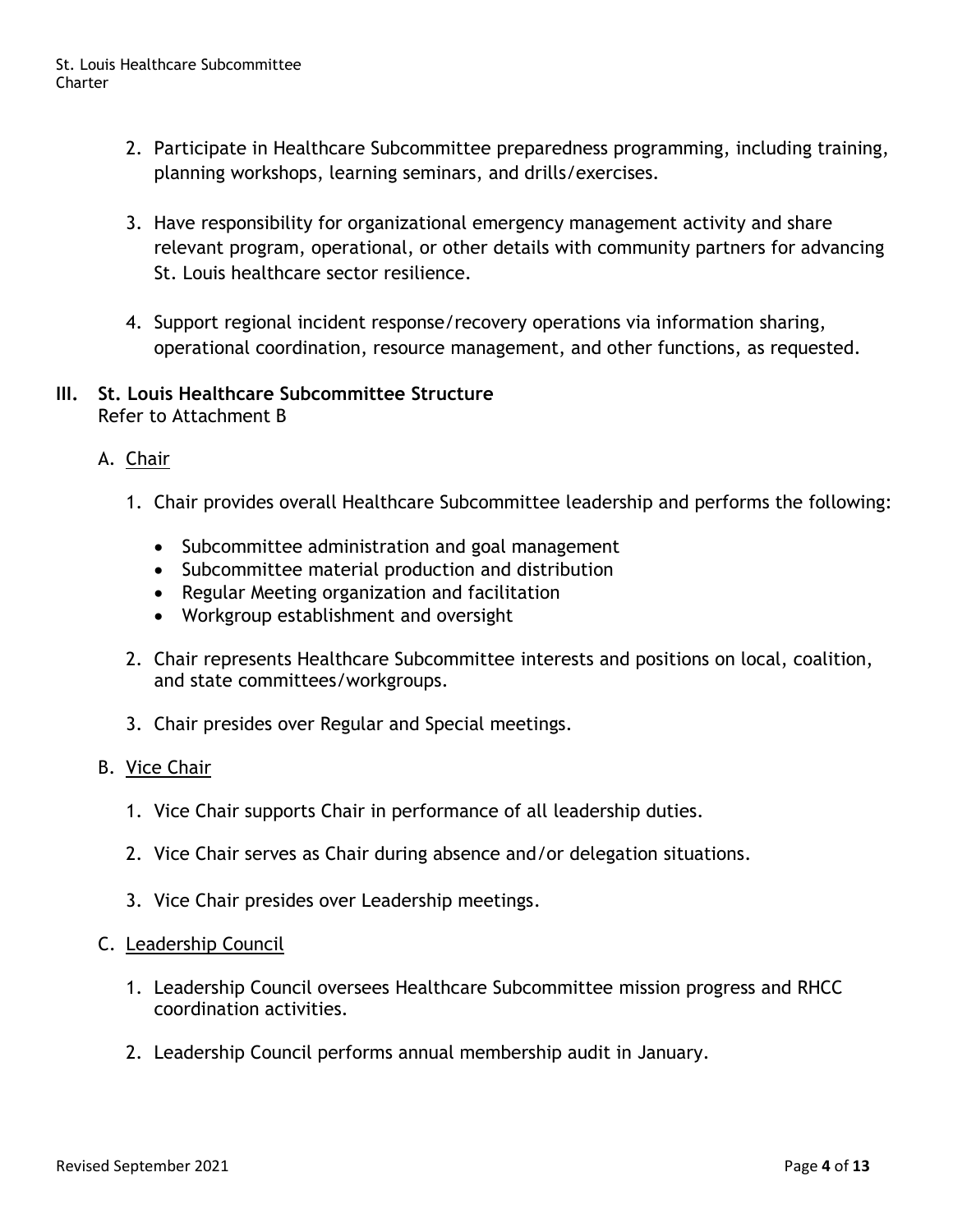- 3. Leadership Council includes the following representatives:
	- Chair
	- Vice
	- RHCC Coordinator
	- STARRS Representative
- 4. Leadership Council may include ad hoc representatives such as coalition leaders, workgroup leaders, and external partners, as needed/requested.

### D. Workgroups

- 1. Workgroups are established to coordinate actions around a specific capability, goal, or grant expense, in advance of Healthcare Subcommittee mission.
- 2. Workgroups may be established by Chair/Vice Chair designation or Member proposal.
- 3. Workgroups must include the following to be recognized and operational:
	- At least one (1) declared objective or deliverable
	- Identified Leader(s)
- 4. Workgroup Leaders are Members or Partners nominated and elected by Healthcare subcommittee.
- 5. Workgroup members are volunteers

#### E. Eligibility, Terms, and Transitions

- 1. Any Member may volunteer or be nominated for Chair or Vice Chair elections. Individuals must agree to nomination prior to election, as applicable.
- 2. Chair and Vice Chair elections occur during November Regular Meeting business.
- 3. Chair and Vice Chair each serve one (1) year terms aligned to a calendar year, with terms beginning in January of each year.
- 4. Leadership transition and annual goal planning occur during December, prior to new term start.
- 5. Chain and Vice Chain are validated by STARRS Board of Directors in February.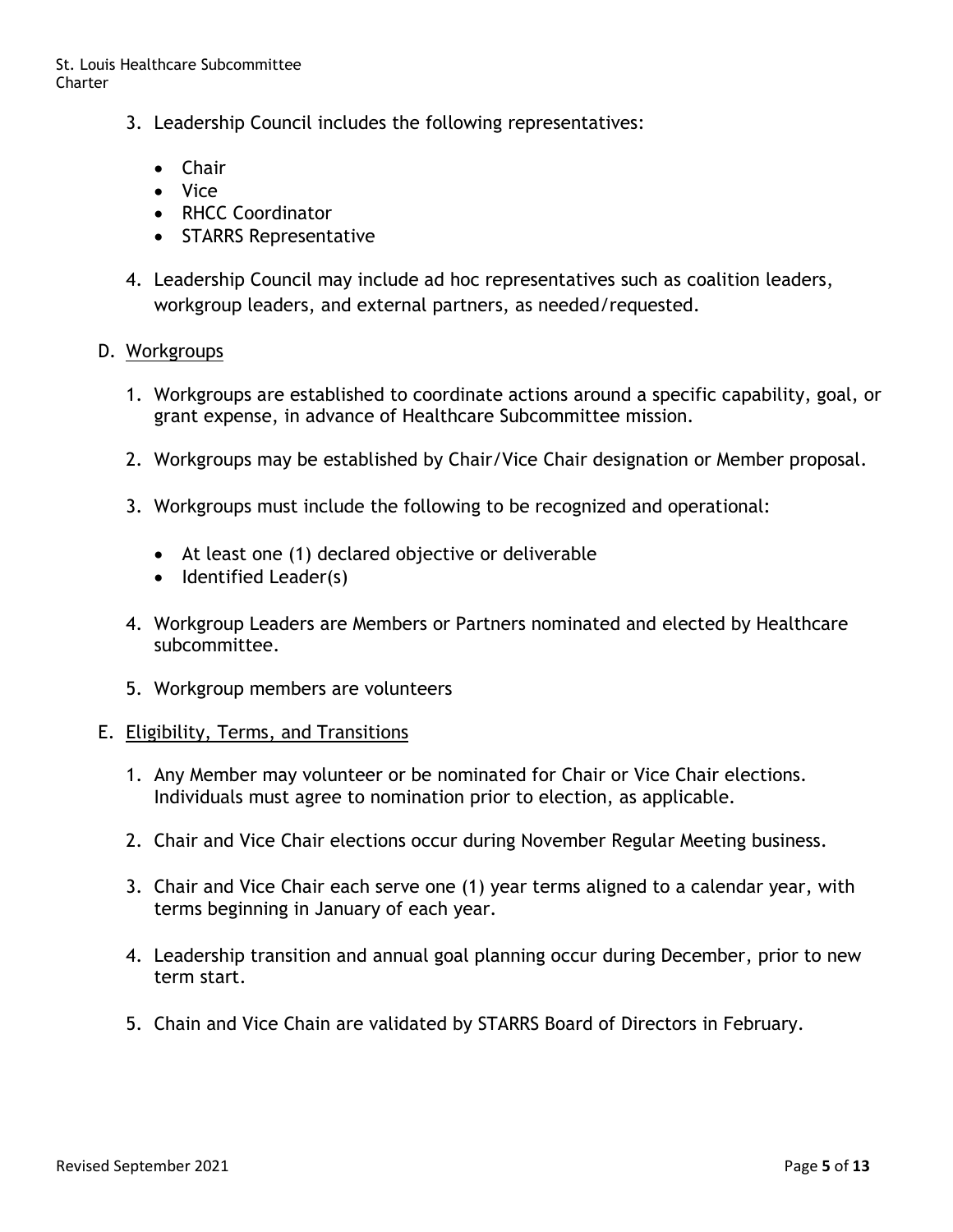### **IV. St. Louis Healthcare Subcommittee Meetings**

#### A. Regular Meeting

- 1. Regular Meeting occurs bimonthly on the second  $(2<sup>nd</sup>)$  Wednesday of alternating month, allowing six (6) occurrences within the calendar year.
	- January, March, May, July, September, November
- 2. Regular Meetings are scheduled with no less than ten (10) business day notice to participants.
- 3. Regular Meeting facilitated by Chair, following Robert's Rules of Order.
- 4. Regular Meeting purpose is to conduct standard business, including:
	- Project reporting and discussion
	- Content review and approval
	- Training and exercise opportunities
	- Regional partner highlights
	- Regulatory/accreditation survey experience/updates
- 5. Regular Meeting materials include agenda, previous meeting minutes, and previous meeting attendance sheet. Meeting material distribution occurs no less than seven (7) business days prior to meeting date.
- 6. Regular Meeting materials approved during standard business are distributed no more than fifteen (15) business days after approval to the following:
	- RHCC Executive Committee Chair
	- RHCC Coordinator
	- STARRS Executive Director
- B. Leadership Meeting
	- 1. Leadership Meeting occurs monthly on the fourth  $(4<sup>th</sup>)$  Wednesday of each month, allowing twelve (12) occurrences within the calendar year.
	- 2. Leadership Meetings facilitated by Vice-Chair.
	- 3. Leadership Meeting purpose is to conduct oversight and management activity, including:
		- Annual goal trending assessment
		- Regular meeting management and readiness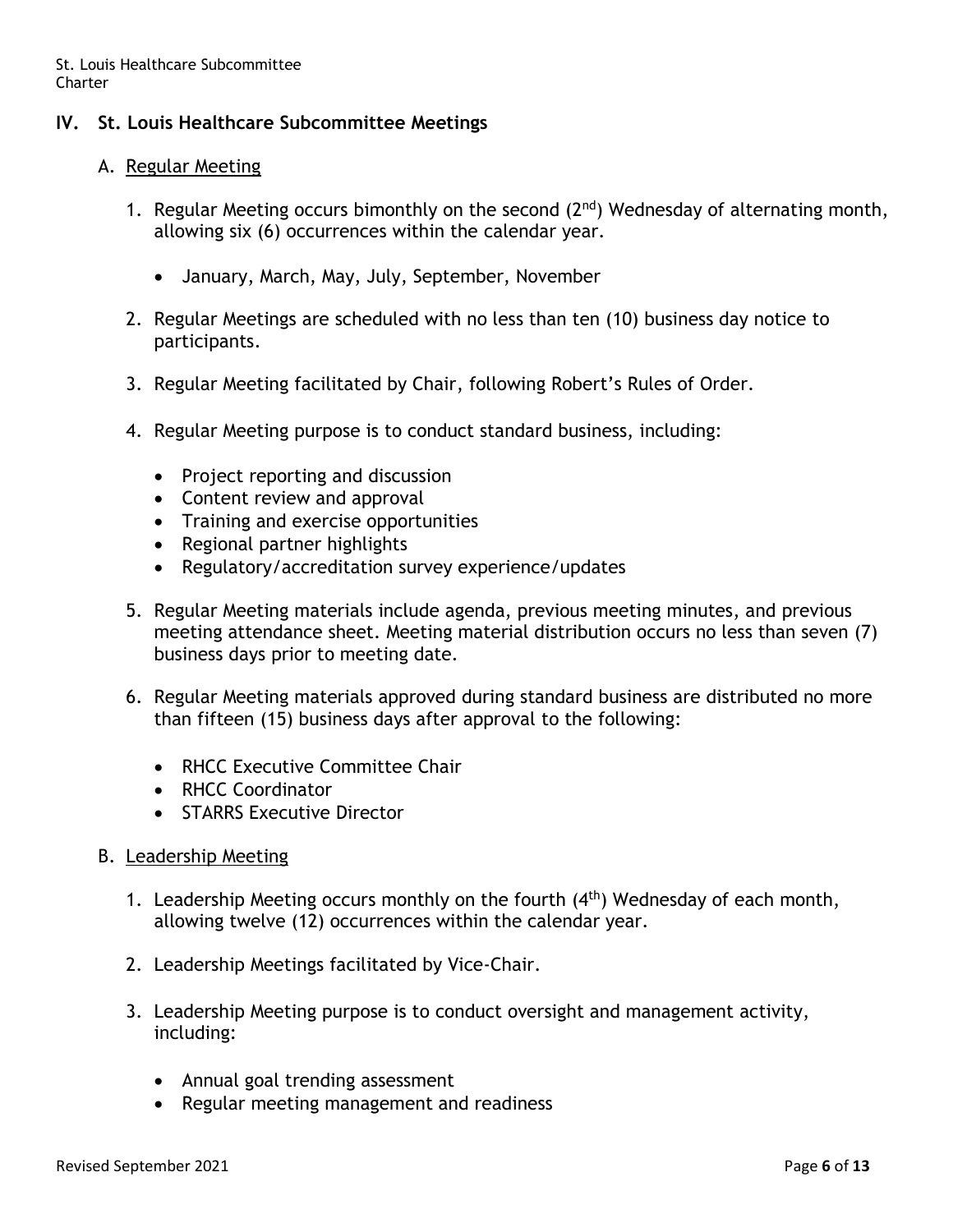- Workgroup obstacle/barrier resolution
- General record-keeping and administration
- 4. Leadership Meeting materials include agenda and previous meeting notes. Meeting material distribution occurs no less that three (3) days prior to meeting date.
- 5. Leadership Meeting materials approved during meeting are included in Regular Meeting materials for next-scheduled meeting.

### C. Workgroup Meeting

- 1. Workgroup Meetings occur monthly at a day/time determined by respective team members and leaders.
- 2. Workgroup Meeting continues until declared workgroup objective(s) achieved, Workgroup Leader requests meeting reassessment, or Leadership Council
- 3. Workgroup meetings facilitated by designated Workgroup Leader.
- 4. Workgroup meeting purpose is to coordinate goal-specific tactical activity, including:
	- Review team member assignments and deadlines
	- Complete tasks and functions
	- Assessment progress and identify obstacles
	- Prepare reports for regular meeting updates

#### D. Special Meeting

- 1. Special Meetings occur to address urgent matters and resolve mission-sensitive issues, as appropriate.
- 2. Special Meetings may be convened via:
	- Chair or Vice Chair decision
	- Member motion and Subcommittee approval
- 3. Special Meetings are scheduled with no less than five (5) business day notice to participants.
- 4. Special Meeting facilitated by Chair, following Robert's Rules of Order.
- 5. Special Meeting only purpose is to address/resolve identified issue.
- 6. Special Meeting materials include agenda and any related documentation. Meeting material distribution occurs with meeting scheduling.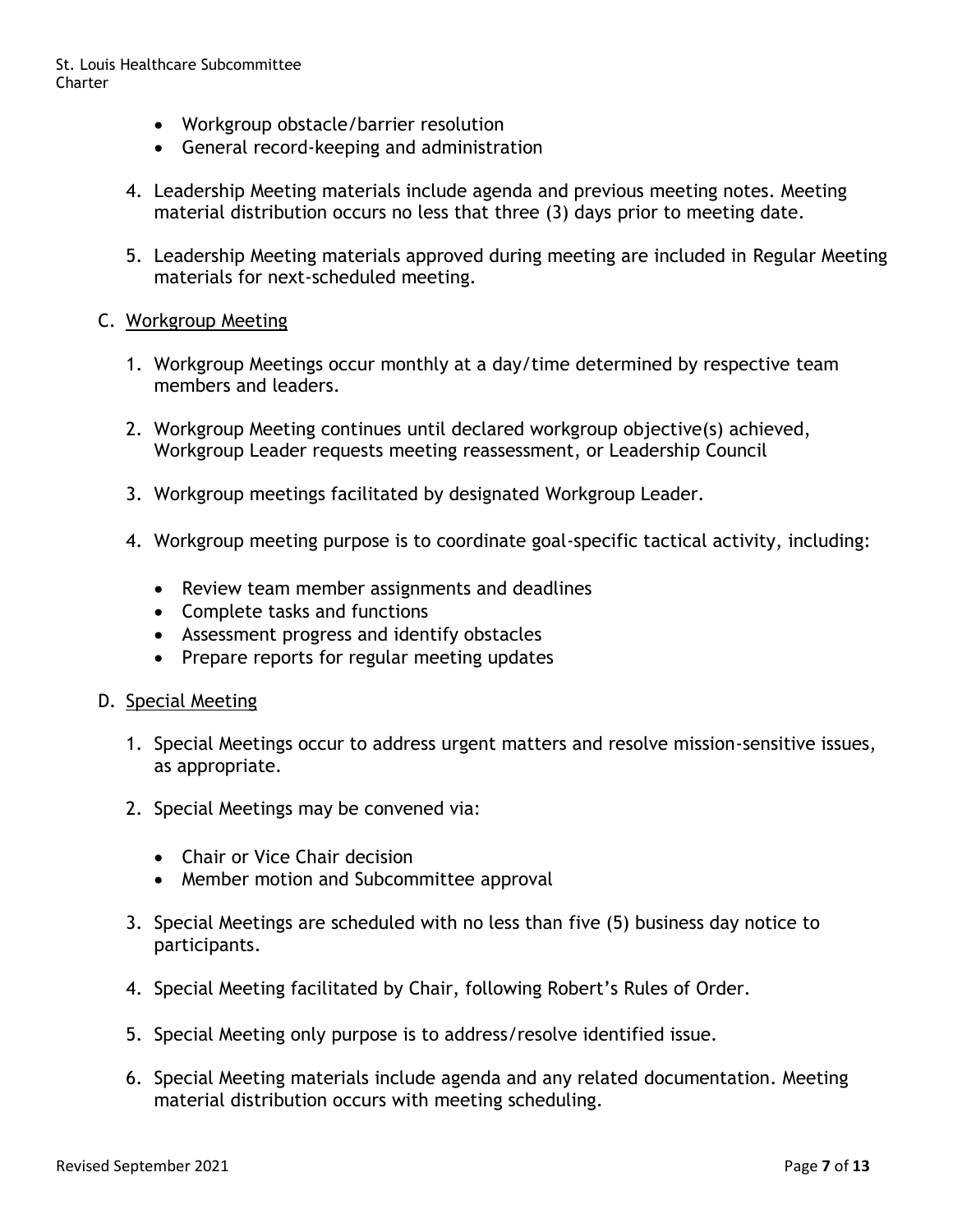- 7. Special Meeting decisions and outcomes are distributed to Members no more than fifteen (15) business days after approval.
- 8. Special Meeting summary included in Regular Meeting materials for next-scheduled meeting.

### **V. St. Louis Healthcare Subcommittee Voting**

### A. Quorum

- 1. Quorum is achieved when at least fifty-one percent (51%) of approved Members participate in a Regular Meeting physically or virtually.
- 2. Quorum is required to conduct any approval vote or election during Regular and Special Meetings.

### B. Vote Allocation

- 1. Healthcare Subcommittee Members are allocated one (1) vote to cast related standard business.
- 2. Only one (1) Member per individual Healthcare Organization may cast a vote.
- 3. Healthcare Subcommittee Partners may not vote during standard business.

### C. Voting Process

- 1. Chair or Vice Chair conduct voting activities, in accordance with Regular Meeting facilitation.
- 2. RHCC Coordinator conducts voting activities when Chair or Vice Chair are ineligible, due to election candidate status or other potential conflict.
- 3. Voice voting is standard method for Members to cast votes.
- 4. Show of hands is alternative method for Members to cast votes when voting outcomes are undeterminable via voice voting or specifically requested for a particular vote.
- 5. Feedback deadlines may be used for Members and Partners to provide input/improvements to Healthcare Subcommittee content that does not require formal voting approval.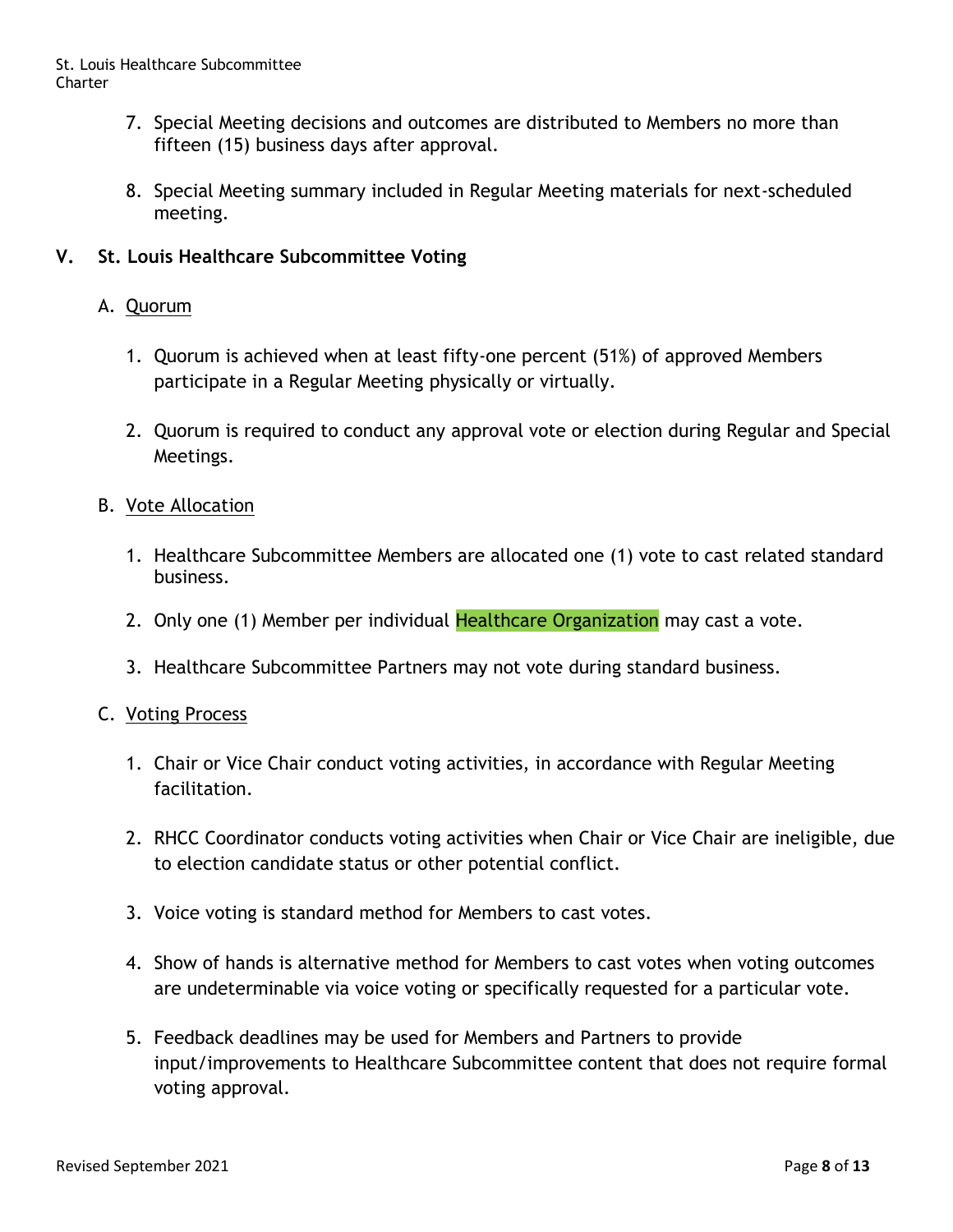- D. Voting Measures
	- 1. A simple majority of affirming votes is required to approve or elect the following:
		- Chair
		- Vice Chair
		- Goal/Workgroup Leader
		- Regular Meeting Minutes
		- Special Meeting occurrence
	- 2. A two-thirds (2/3) majority of affirming votes is required to approve Healthcare Subcommittee Charter revisions/updates.
	- 3. Feedback deadlines for Members to provide comments on content must be at least seven (7) business days following distribution.

### **VI. Additional Provisions**

### A. Charter Limitations

- 1. Charter does not replace or supersede any existing Mutual Aid Agreement (MAA), Memorandum of Understanding (MOU), RHCC Charter, STARRS Bylaws, or other regional administrative/governing document.
- 2. Charter does not create or impose any legal relationships, associations, joint ventures, entities, partnership, or other binding obligation upon any participant.
- 3. Charter does not require any participant to indemnify, hold harmless, or defend any other participant from claim, loss, harm, liability, damage, cost, or expense incurred during or resulting from Healthcare Subcommittee activities.
- 4. Charter does not authorize any participant to act on behalf of or as an agent representative of any other participant organization, entity, or body.
- 5. Charter requires workgroup review at least every three (3) years.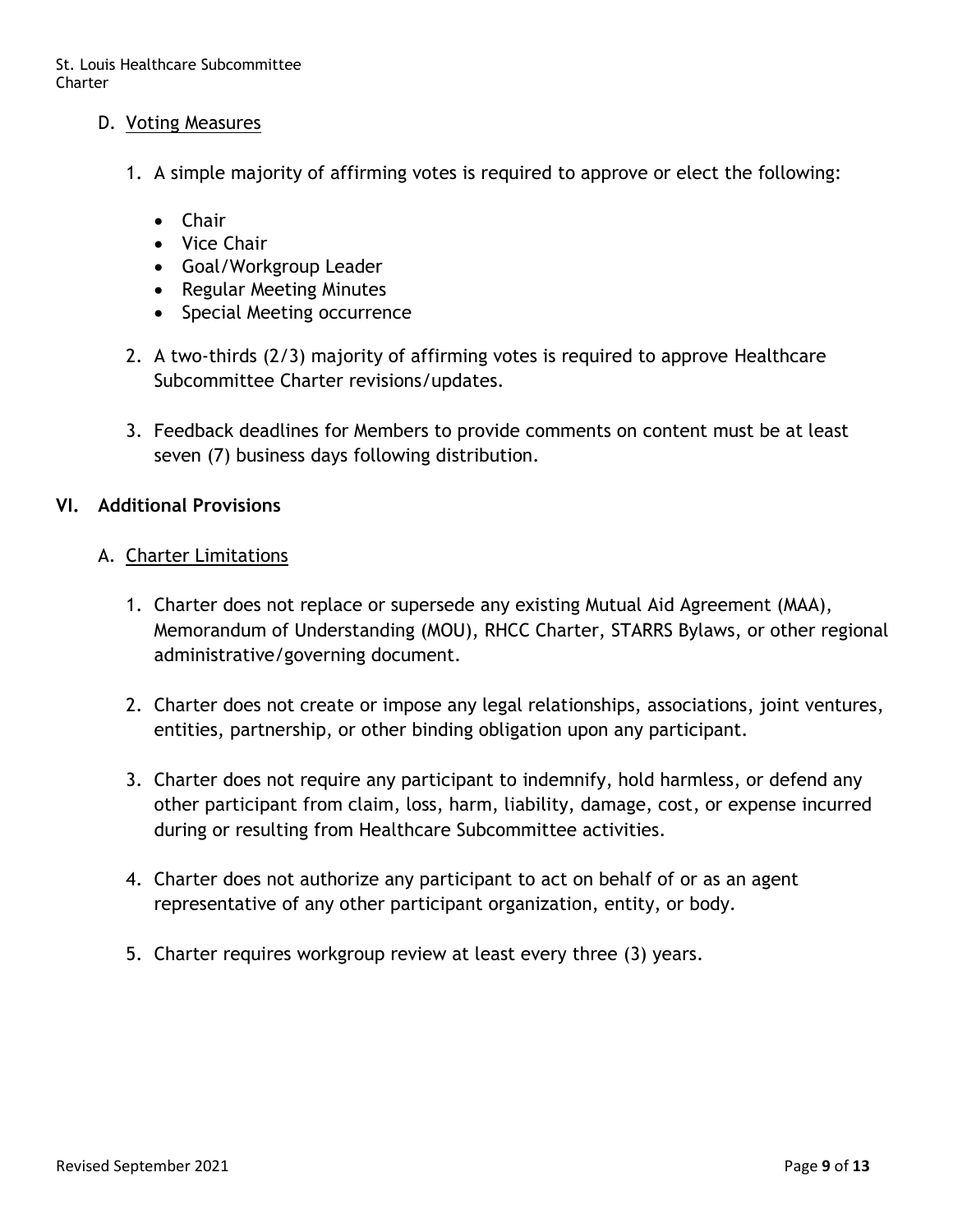# **St. Louis Healthcare Subcommittee Charter Attachment A: Participation Overview**

### **I. Purpose**

Provide summary overview of Healthcare Subcommittee participant types, roles, and privileges.

### **II. Participation Overview**

### A. Organizations

| <b>Type</b>                 | <b>Description</b>                                                                                                                                    | <b>Representative Role</b> |
|-----------------------------|-------------------------------------------------------------------------------------------------------------------------------------------------------|----------------------------|
| Healthcare Organization     | Any organization engaged in the provision of direct healthcare services<br>and treatment to St. Louis community.                                      | Member                     |
| <b>Partner Organization</b> | Any private sector or government agencies supporting healthcare<br>organizations in St. Louis community.                                              | Partner                    |
| <b>Healthcare System</b>    | Any consortium of healthcare organizations connected via joint<br>management arrangement, contractual agreement, or corporate<br>ownership structure. | Partner                    |

### B. Roles

| <b>Role</b> | <b>Description</b>                                                 | <b>Voting Status</b> | <b>Notes</b>                   |
|-------------|--------------------------------------------------------------------|----------------------|--------------------------------|
| Member      | Healthcare Organization representative with at least fifty percent | Yes                  | One (1) voting member per      |
|             | (50%) Regular Meeting attendance within a calendar year.           |                      | <b>Healthcare Organization</b> |
|             | Healthcare System or Partner Organization representative.          | No.                  |                                |
| Partner     | Healthcare Organization representative exceeding minimum           | No.                  |                                |
|             | attendance requirements.                                           |                      |                                |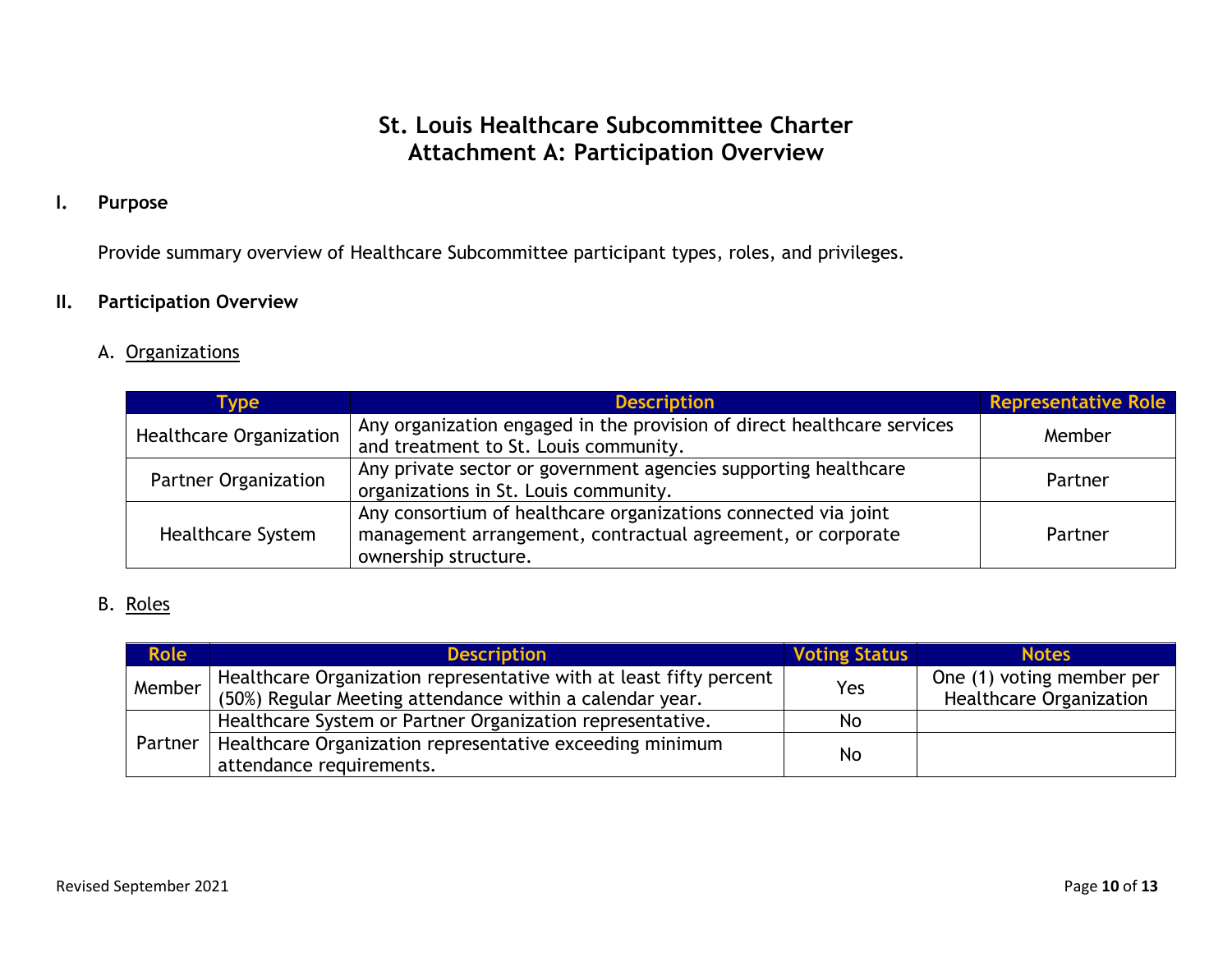# **St. Louis Healthcare Subcommittee Charter Attachment B: Structure and Business Overview**

### **I. Purpose**

Provide summary overview of Healthcare Subcommittee structure and standard business.

### **II. Structure Overview**

| <b>Position</b>       | <b>Description</b>                                                           | <b>Duties</b>                                                                                                                                                                                                                                                                                                                 | Term                                      |
|-----------------------|------------------------------------------------------------------------------|-------------------------------------------------------------------------------------------------------------------------------------------------------------------------------------------------------------------------------------------------------------------------------------------------------------------------------|-------------------------------------------|
| Chair                 | Provide overall Healthcare<br>Subcommittee leadership.                       | Produce and distribute Regular and Special Meeting materials<br>$\bullet$<br>Preside over Regular and Special Meetings<br>Set and achieve annual goals, in support of mission<br>Maintain participant roster, attendance record, and communication<br>directory<br>Oversee Workgroup progress and resolve barriers, as needed | One Year                                  |
| <b>Vice Chair</b>     | Support Chair in fulfillment of<br>all leadership duties.                    | Produce and distribute Leadership Meeting materials<br>Preside over Leadership Meetings<br>Serve as Chair during absence and/or delegation situations                                                                                                                                                                         | One Year                                  |
| Workgroup<br>Leader   | Lead actions focused on a<br>specific capability, goal, or<br>grant expense. | Produce and distribute Workgroup Meeting materials<br>Preside over Workgroup Meetings<br>Perform actions necessary to achieve Workgroup objectives<br>Escalate challenges/barriers to Chair for resolution                                                                                                                    | Achievement of<br>Workgroup<br>Objectives |
| Leadership<br>Council | Oversee mission progress and<br>RHCC coordination activities.                | Complete annual membership audit in January<br>Preside over Leadership Meetings<br>Serve as Chair during absence and/or delegation situations                                                                                                                                                                                 | One Year                                  |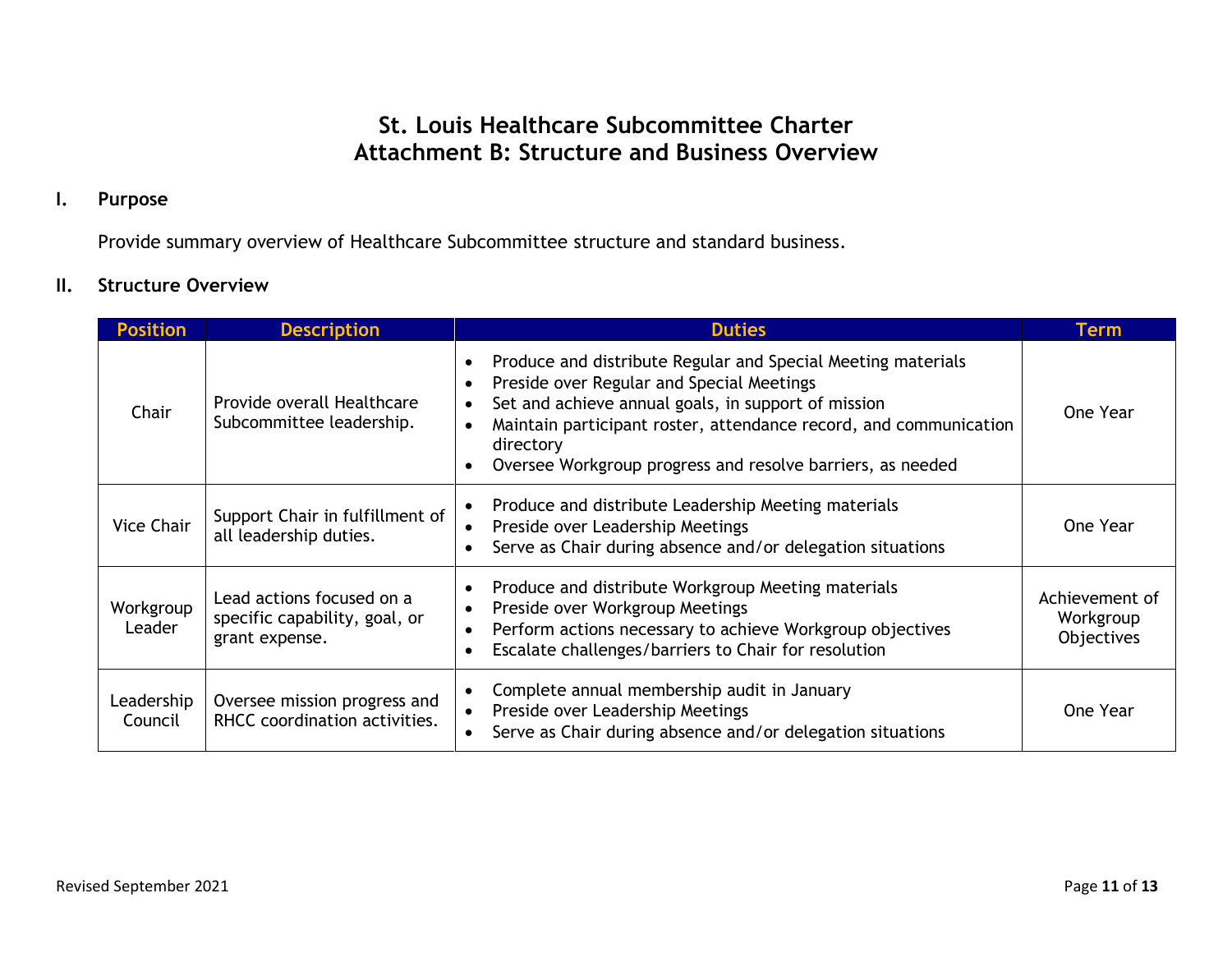St. Louis Healthcare Subcommittee Charter Charter

### **III. Standard Business Overview**

| <b>Month</b> | <b>Action</b>               | <b>Description</b>                                             | <b>Frequency</b>  | <b>Responsibility</b>       |
|--------------|-----------------------------|----------------------------------------------------------------|-------------------|-----------------------------|
| January      | New Leadership Term Start   | Declare annual goals and intended outcomes                     | Annually          | Chair and Vice Chair        |
|              | Membership Audit            | Review previous year attendance record to                      | Annually          | Leadership Council          |
|              |                             | designate qualified voting members                             |                   |                             |
|              | <b>Regular Meeting</b>      | Complete standard business, review goal                        | Bi-monthly        | <b>Chair and Vice Chair</b> |
|              |                             | development plan, and establish workgroups                     |                   |                             |
|              | <b>Leadership Meeting</b>   | Oversight and RHCC coordination                                | Monthly           | <b>Vice Chair</b>           |
|              | New Leadership Confirmation | Official approval of new Chair and Vice Chair                  | Annually          | <b>STARRS Board</b>         |
| February     | <b>Leadership Meeting</b>   | Oversight and RHCC coordination                                | Monthly           | <b>Vice Chair</b>           |
|              | <b>Workgroup Meeting</b>    | Coordinate goal-specific tactical activity                     | Monthly           | <b>Workgroup Leaders</b>    |
|              | <b>Regular Meeting</b>      | Complete standard business and review member<br>audit outcomes | Bi-monthly        | <b>Chair and Vice Chair</b> |
| March        | <b>Leadership Meeting</b>   | Oversight and RHCC coordination                                | Monthly           | <b>Vice Chair</b>           |
|              | <b>Workgroup Meeting</b>    | Coordinate goal-specific tactical activity                     | Monthly           | <b>Workgroup Leaders</b>    |
|              | <b>Leadership Meeting</b>   | Oversight and RHCC coordination                                | Monthly           | <b>Vice Chair</b>           |
| April        | <b>Workgroup Meeting</b>    | Coordinate goal-specific tactical activity                     | Monthly           | <b>Workgroup Leaders</b>    |
|              | <b>Regular Meeting</b>      | Complete standard business                                     | Bi-monthly        | Chair and Vice Chair        |
| May          | <b>Leadership Meeting</b>   | Oversight and RHCC coordination                                | Monthly           | <b>Vice Chair</b>           |
|              | <b>Workgroup Meeting</b>    | Coordinate goal-specific tactical activity                     | Monthly           | <b>Workgroup Leaders</b>    |
|              | <b>Leadership Meeting</b>   | Oversight and RHCC coordination                                | Monthly           | <b>Vice Chair</b>           |
| June         | <b>Workgroup Meeting</b>    | Coordinate goal-specific tactical activity                     | Monthly           | <b>Workgroup Leaders</b>    |
|              | Mid-Year Report             | Summary of year-to-date progress/accomplishments               | <b>Biannually</b> | <b>Chair and Vice Chair</b> |
|              | <b>Regular Meeting</b>      | Complete standard business                                     | Bi-monthly        | Chair and Vice Chair        |
| July         | <b>Leadership Meeting</b>   | Oversight and RHCC coordination                                | Monthly           | <b>Vice Chair</b>           |
|              | <b>Workgroup Meeting</b>    | Coordinate goal-specific tactical activity                     | Monthly           | <b>Workgroup Leaders</b>    |
|              | <b>Leadership Meeting</b>   | Oversight and RHCC coordination                                | Monthly           | <b>Vice Chair</b>           |
| August       | <b>Workgroup Meeting</b>    | Coordinate goal-specific tactical activity                     | Monthly           | <b>Workgroup Leaders</b>    |
| September    | <b>Regular Meeting</b>      | Complete standard business                                     | Bi-monthly        | Chair and Vice Chair        |
|              | <b>Leadership Meeting</b>   | Oversight and RHCC coordination                                | Monthly           | <b>Vice Chair</b>           |
|              | <b>Workgroup Meeting</b>    | Coordinate goal-specific tactical activity                     | Monthly           | <b>Workgroup Leaders</b>    |
| October      | Leadership Meeting          | Oversight and RHCC coordination                                | Monthly           | <b>Vice Chair</b>           |
|              | <b>Workgroup Meeting</b>    | Coordinate goal-specific tactical activity                     | Monthly           | <b>Workgroup Leaders</b>    |